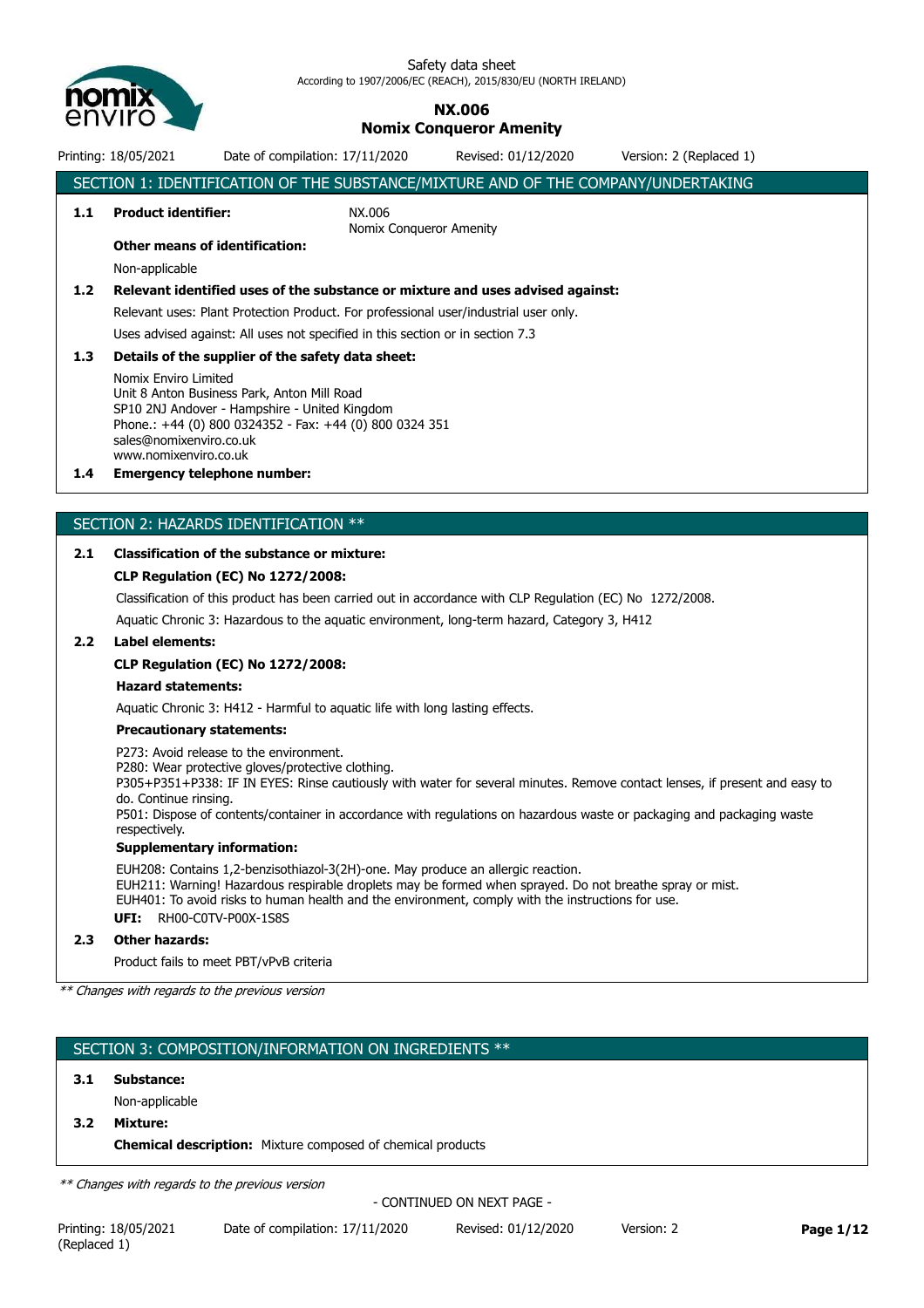

**NX.006**

**Nomix Conqueror Amenity**

Printing: 18/05/2021 Date of compilation: 17/11/2020 Revised: 01/12/2020 Version: 2 (Replaced 1)

SECTION 3: COMPOSITION/INFORMATION ON INGREDIENTS \*\* (continued)

### **Components:**

In accordance with Annex II of Regulation (EC) No 1907/2006 (point 3), the product contains:

|                       | <b>Identification</b>                                                                |                                 | Chemical name/Classification<br>Concentration                                                                                                    |            |  |  |  |  |
|-----------------------|--------------------------------------------------------------------------------------|---------------------------------|--------------------------------------------------------------------------------------------------------------------------------------------------|------------|--|--|--|--|
| CAS:<br>EC:<br>Index: | 38641-94-0                                                                           |                                 | $N$ -(phosphonomethyl)glycine, compound with 2-propylamine $(1:1)^{(1)}$<br>Self-classified                                                      |            |  |  |  |  |
|                       | 254-056-8<br>Non-applicable<br>REACH: Non-applicable                                 | <b>Regulation 1272/2008</b>     | $\langle \cdot \rangle$<br>Aquatic Chronic 2: H411                                                                                               | $25 - 50%$ |  |  |  |  |
| CAS:                  | 13463-67-7<br>236-675-5<br>Non-applicable<br>REACH: 01-2119489379-17-<br><b>XXXX</b> |                                 | Titanium dioxide (aerodynamic diameter $\leq 10 \ \mu m^{(1)}$<br>Self-classified                                                                |            |  |  |  |  |
| EC:<br>Index:         |                                                                                      | <b>Regulation 1272/2008</b>     | Carc. 2: H351 - Warning<br>æ                                                                                                                     | $1 - 3%$   |  |  |  |  |
| CAS:<br>2634-33-5     |                                                                                      | 1,2-benzisothiazol-3(2H)-one(1) | ATP CLP00                                                                                                                                        |            |  |  |  |  |
| EC:<br>Index:         | 220-120-9<br>613-088-00-6<br>REACH: 01-2120761540-60-<br><b>XXXX</b>                 | <b>Regulation 1272/2008</b>     | Acute Tox. 4: H302; Aquatic Acute 1: H400; Eye Dam. 1: H318; Skin Irrit. 2: H315;<br>$\Diamond \Diamond \Diamond$<br>Skin Sens. 1: H317 - Danger | $< 1 \%$   |  |  |  |  |

 $^{(1)}$  Substances presenting a health or environmental hazard which meet criteria laid down in Regulation (EU) No. 2015/830

To obtain more information on the hazards of the substances consult sections 11, 12 and 16.

## **Other information:**

| <b>Identification</b>                                           | Specific concentration limit           |
|-----------------------------------------------------------------|----------------------------------------|
| 1,2-benzisothiazol-3(2H)-one<br>CAS: 2634-33-5<br>EC: 220-120-9 | $\%$ (w/w) >=0.05: Skin Sens. 1 - H317 |

*\*\* Changes with regards to the previous version*

# SECTION 4: FIRST AID MEASURES

#### **4.1 Description of first aid measures:**

The symptoms resulting from intoxication can appear after exposure, therefore, in case of doubt, seek medical attention for direct exposure to the chemical product or persistent discomfort, showing the SDS of this product.

## **By inhalation:**

This product does not contain substances classified as hazardous for inhalation, however, in case of symptoms of intoxication remove the person affected from the exposure area and provide with fresh air. Seek medical attention if the symptoms get worse or persist.

#### **By skin contact:**

This product is not classified as hazardous when in contact with the skin. However, in case of skin contact it is recommended to remove contaminated clothes and shoes, rinse the skin or if necessary shower the affected person thoroughly with cold water and neutral soap. In case of serious reaction consult a doctor.

# **By eye contact:**

Rinse eyes thoroughly with water for at least 15 minutes. If the injured person uses contact lenses, these should be removed unless they are stuck to the eyes, in which case removal could cause further damage. In all cases, after cleaning, a doctor should be consulted as quickly as possible with the SDS for the product.

## **By ingestion/aspiration:**

Do not induce vomiting, but if it does happen keep the head down to avoid aspiration. Keep the person affected at rest. Rinse out the mouth and throat, as they may have been affected during ingestion.

# **4.2 Most important symptoms and effects, both acute and delayed:**

Acute and delayed effects are indicated in sections 2 and 11.

## **4.3 Indication of any immediate medical attention and special treatment needed:**

Non-applicable

# SECTION 5: FIREFIGHTING MEASURES

## **5.1 Extinguishing media:**

**Suitable extinguishing media:**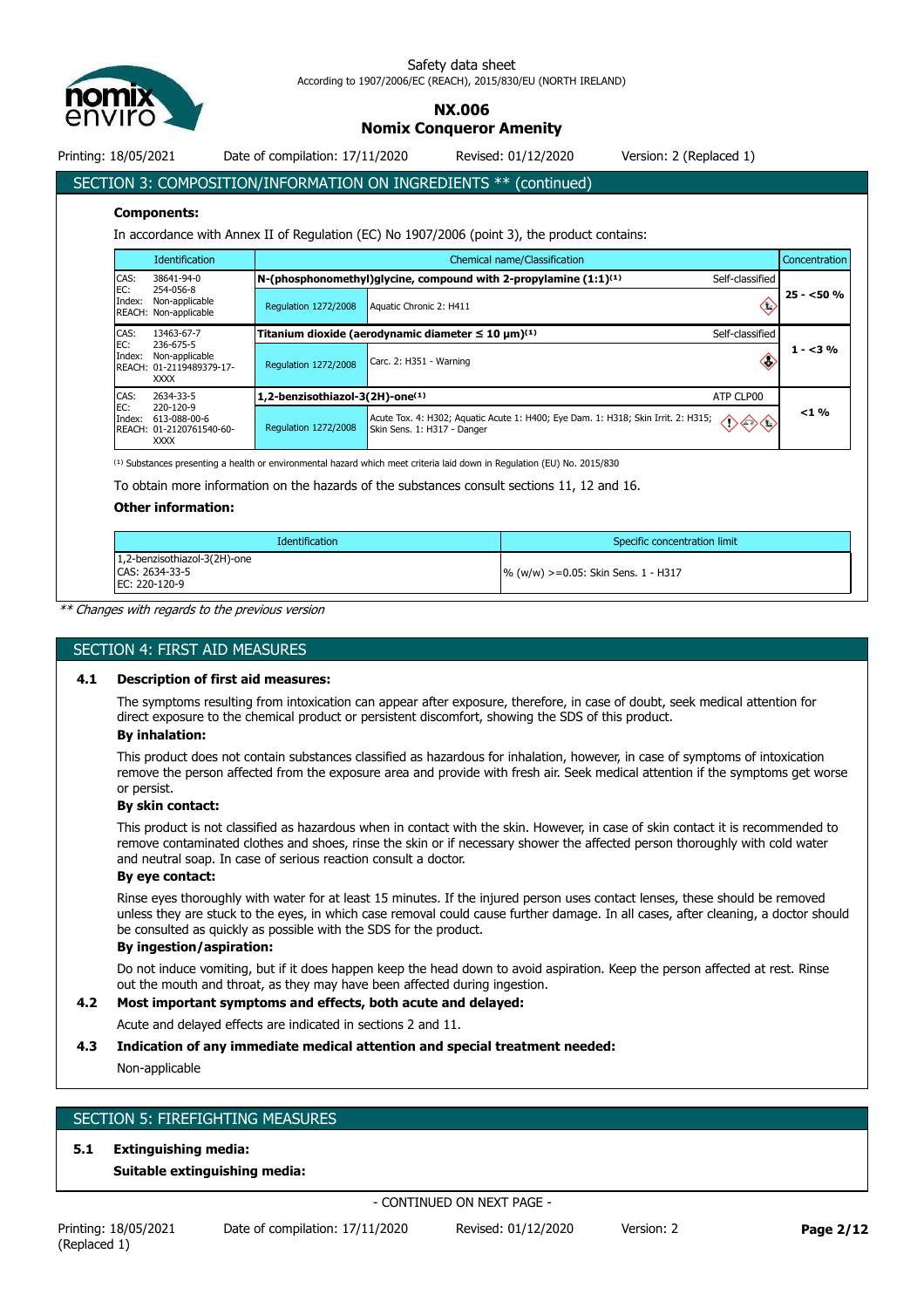

# **NX.006 Nomix Conqueror Amenity**

Printing: 18/05/2021 Date of compilation: 17/11/2020 Revised: 01/12/2020 Version: 2 (Replaced 1)

# SECTION 5: FIREFIGHTING MEASURES (continued)

Product is non-flammable under normal conditions of storage, handling and use. In the case of combustion as a result of improper handling, storage or use preferably use polyvalent powder extinguishers (ABC powder), in accordance with the Regulation on fire protection systems.

# **Unsuitable extinguishing media:**

Non-applicable

# **5.2 Special hazards arising from the substance or mixture:**

As a result of combustion or thermal decomposition reactive sub-products are created that can become highly toxic and, consequently, can present a serious health risk.

# **5.3 Advice for firefighters:**

Depending on the magnitude of the fire it may be necessary to use full protective clothing and self-contained breathing apparatus (SCBA). Minimum emergency facilities and equipment should be available (fire blankets, portable first aid kit,...) in accordance with Directive 89/654/EC.

# **Additional provisions:**

Act in accordance with the Internal Emergency Plan and the Information Sheets on actions to take after an accident or other emergencies. Eliminate all sources of ignition. In case of fire, cool the storage containers and tanks for products susceptible to combustion, explosion or BLEVE as a result of high temperatures. Avoid spillage of the products used to extinguish the fire into an aqueous medium.

# SECTION 6: ACCIDENTAL RELEASE MEASURES

## **6.1 Personal precautions, protective equipment and emergency procedures:**

Isolate leaks provided that there is no additional risk for the people performing this task. Personal protection equipment must be used against potential contact with the spilt product (See section 8). Evacuate the area and keep out those who do not have protection.

# **6.2 Environmental precautions:**

Avoid at all cost any type of spillage into an aqueous medium. Contain the product absorbed appropriately in hermetically sealed containers. Notify the relevant authority in case of exposure to the general public or the environment.

# **6.3 Methods and material for containment and cleaning up:**

It is recommended:

Absorb the spillage using sand or inert absorbent and move it to a safe place. Do not absorb in sawdust or other combustible absorbents. For any concern related to disposal consult section 13.

# **6.4 Reference to other sections:**

See sections 8 and 13.

# SECTION 7: HANDLING AND STORAGE

## **7.1 Precautions for safe handling:**

A.- Precautions for safe manipulation

Comply with the current legislation concerning the prevention of industrial risks. Keep containers hermetically sealed. Control spills and residues, destroying them with safe methods (section 6). Avoid leakages from the container. Maintain order and cleanliness where dangerous products are used.

B.- Technical recommendations for the prevention of fires and explosions

Product is non-flammable under normal conditions of storage, handling and use. It is recommended to transfer at slow speeds to avoid the generation of electrostatic charges that can affect flammable products. Consult section 10 for information on conditions and materials that should be avoided.

C.- Technical recommendations to prevent ergonomic and toxicological risks

Do not eat or drink during the process, washing hands afterwards with suitable cleaning products.

D.- Technical recommendations to prevent environmental risks

Due to the danger of this product for the environment it is recommended to use it within an area containing contamination control barriers in case of spillage, as well as having absorbent material in close proximity.

## **7.2 Conditions for safe storage, including any incompatibilities:**

A.- Technical measures for storage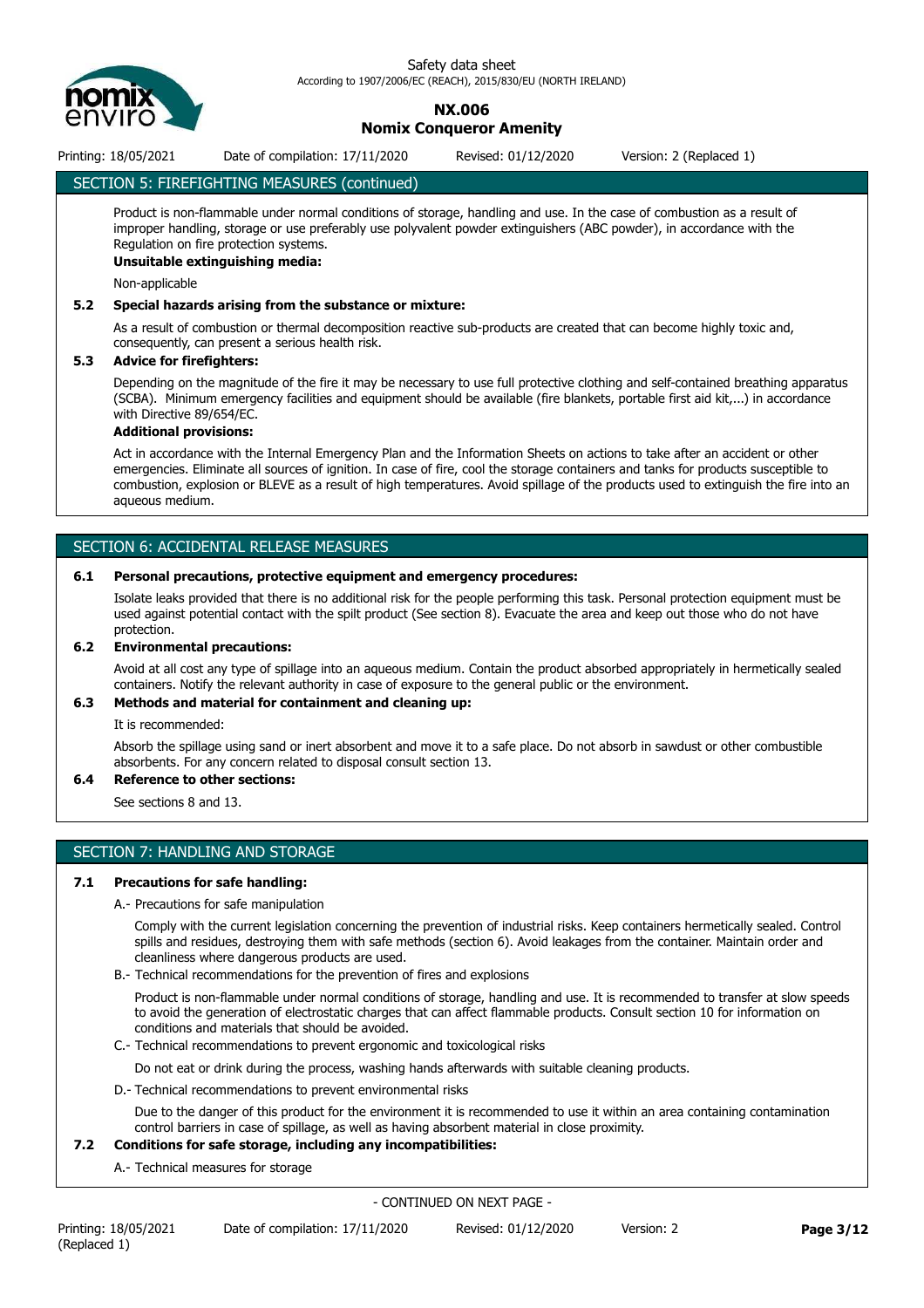

# **NX.006 Nomix Conqueror Amenity**

Printing: 18/05/2021 Date of compilation: 17/11/2020 Revised: 01/12/2020 Version: 2 (Replaced 1)

# SECTION 7: HANDLING AND STORAGE (continued)

| Minimum Temp.: |           |
|----------------|-----------|
| Maximum Temp.: | 30 °C     |
| Maximum time:  | 24 Months |

B.- General conditions for storage

Avoid sources of heat, radiation, static electricity and contact with food. For additional information see subsection 10.5

# **7.3 Specific end use(s):**

Except for the instructions already specified it is not necessary to provide any special recommendation regarding the uses of this product.

# SECTION 8: EXPOSURE CONTROLS/PERSONAL PROTECTION

# **8.1 Control parameters:**

Substances whose occupational exposure limits have to be monitored in the workplace:

EH40/2005 Workplace exposure limits, fourth edition, published 2020:

| <b>Identification</b>                                                  | Occupational exposure limits |         |                       |
|------------------------------------------------------------------------|------------------------------|---------|-----------------------|
| Propane-1,2-diol                                                       | WEL(8h)                      | 150 ppm | 474 mg/m <sup>3</sup> |
| CAS: 57-55-6<br>EC: 200-338-0                                          | <b>WEL (15 min)</b>          |         |                       |
| Titanium dioxide (aerodynamic diameter $\leq 10 \text{ }\mu\text{m}$ ) | <b>WEL (8h)</b>              |         | 4 mg/m <sup>3</sup>   |
| CAS: 13463-67-7<br>EC: 236-675-5                                       | <b>WEL (15 min)</b>          |         |                       |
| sodium hydroxide                                                       | WEL(8h)                      |         |                       |
| CAS: 1310-73-2<br>EC: 215-185-5                                        | <b>WEL (15 min)</b>          |         | $2 \text{ mg/m}^3$    |

### **DNEL (Workers):**

|                              |            | Short exposure |                | Long exposure          |                |
|------------------------------|------------|----------------|----------------|------------------------|----------------|
| <b>Identification</b>        |            | Systemic       | Local          | Systemic               | Local          |
| 1,2-benzisothiazol-3(2H)-one | Oral       | Non-applicable | Non-applicable | Non-applicable         | Non-applicable |
| CAS: 2634-33-5               | Dermal     | Non-applicable | Non-applicable | $0.966$ mg/kg          | Non-applicable |
| EC: 220-120-9                | Inhalation | Non-applicable | Non-applicable | 6.81 mg/m <sup>3</sup> | Non-applicable |

## **DNEL (General population):**

|                              |             | Short exposure |                | Long exposure         |                |
|------------------------------|-------------|----------------|----------------|-----------------------|----------------|
| <b>Identification</b>        |             | Systemic       | Local          | Systemic              | Local          |
| 1,2-benzisothiazol-3(2H)-one | <b>Oral</b> | Non-applicable | Non-applicable | Non-applicable        | Non-applicable |
| CAS: 2634-33-5               | Dermal      | Non-applicable | Non-applicable | $0.345$ mg/kg         | Non-applicable |
| EC: 220-120-9                | Inhalation  | Non-applicable | Non-applicable | 1.2 mg/m <sup>3</sup> | Non-applicable |

## **PNEC:**

| <b>Identification</b>        |              |                |                         |                 |
|------------------------------|--------------|----------------|-------------------------|-----------------|
| 1,2-benzisothiazol-3(2H)-one | <b>STP</b>   | $1.03$ mg/L    | <b>Fresh water</b>      | $0.00403$ mg/L  |
| CAS: 2634-33-5               | Soil         | 3 mg/kg        | Marine water            | $0.000403$ mg/L |
| EC: 220-120-9                | Intermittent | $0.0011$ mg/L  | Sediment (Fresh water)  | $0.0499$ mg/kg  |
|                              | <b>Oral</b>  | Non-applicable | Sediment (Marine water) | $0.00499$ mg/kg |

# **8.2 Exposure controls:**

A.- General security and hygiene measures in the work place

As a preventative measure it is recommended to use basic Personal Protective Equipment, with the corresponding <<CE marking>> in accordance with Regulation (EU) 2016/425. For more information on Personal Protective Equipment (storage, use, cleaning, maintenance, class of protection,…) consult the information leaflet provided by the manufacturer. For more information see subsection 7.1. All information contained herein is a recommendation which needs some specification from the labour risk prevention services as it is not known whether the company has additional measures at its disposal.

# B.- Respiratory protection

The use of protection equipment will be necessary if a mist forms or if the occupational exposure limits are exceeded.

C.- Specific protection for the hands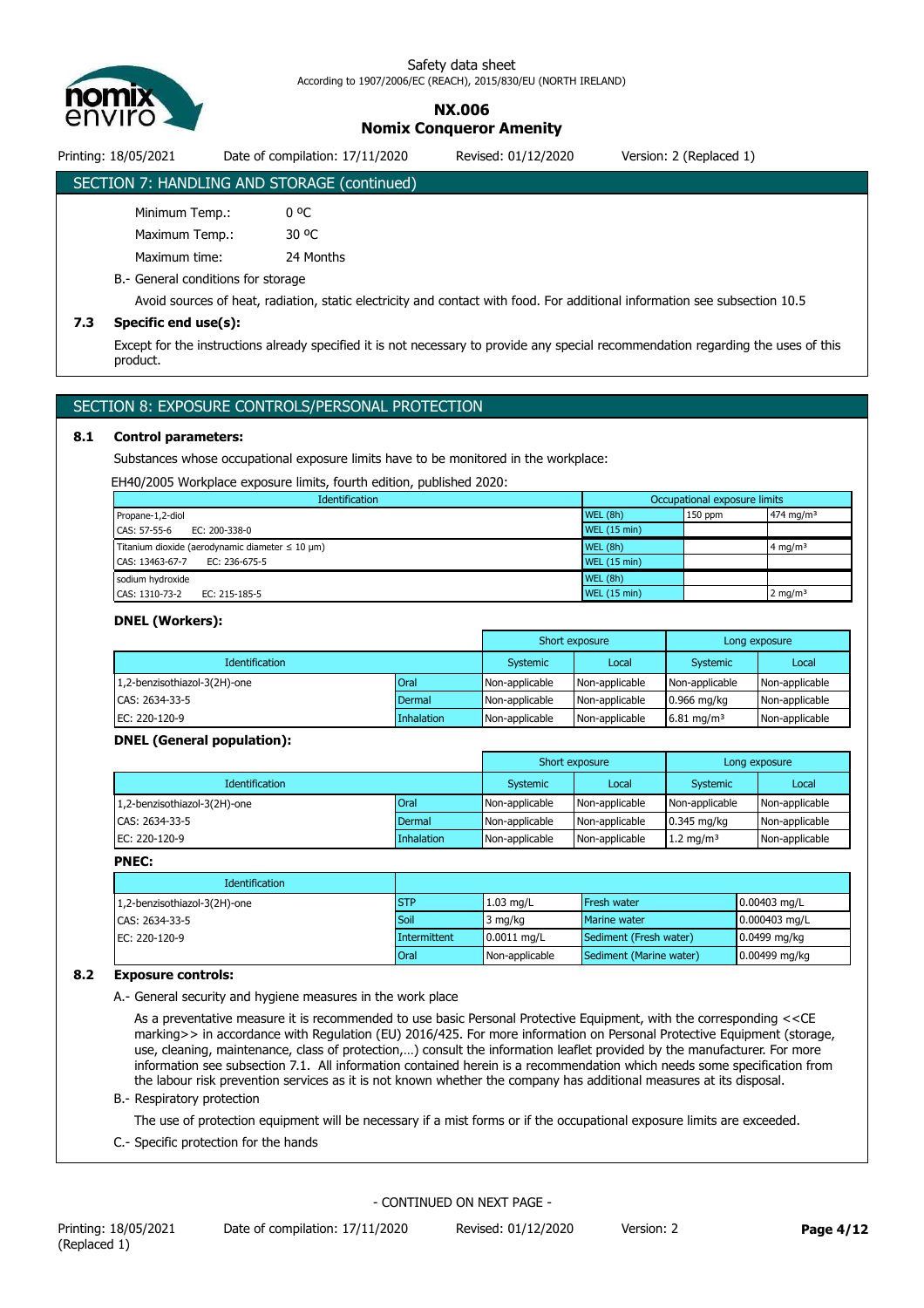

**NX.006**

**Nomix Conqueror Amenity**

| Printing: 18/05/2021                                                                                                                                                                                                                            |                                                                                                                                                                                                                                                                      | Date of compilation: 17/11/2020 |                                                 |                   | Revised: 01/12/2020      |                                                                                                                                                                                                                                               | Version: 2 (Replaced 1)                                                                                                                                                                                                     |
|-------------------------------------------------------------------------------------------------------------------------------------------------------------------------------------------------------------------------------------------------|----------------------------------------------------------------------------------------------------------------------------------------------------------------------------------------------------------------------------------------------------------------------|---------------------------------|-------------------------------------------------|-------------------|--------------------------|-----------------------------------------------------------------------------------------------------------------------------------------------------------------------------------------------------------------------------------------------|-----------------------------------------------------------------------------------------------------------------------------------------------------------------------------------------------------------------------------|
| SECTION 8: EXPOSURE CONTROLS/PERSONAL PROTECTION (continued)                                                                                                                                                                                    |                                                                                                                                                                                                                                                                      |                                 |                                                 |                   |                          |                                                                                                                                                                                                                                               |                                                                                                                                                                                                                             |
| Pictogram<br>Mandatory hand<br>protection                                                                                                                                                                                                       |                                                                                                                                                                                                                                                                      | <b>PPE</b>                      | Labelling                                       |                   | <b>CEN Standard</b>      |                                                                                                                                                                                                                                               | <b>Remarks</b>                                                                                                                                                                                                              |
|                                                                                                                                                                                                                                                 |                                                                                                                                                                                                                                                                      | Chemical protective gloves      | CAT                                             |                   | EN 420:2004+A1:2010      |                                                                                                                                                                                                                                               | Replace the gloves at any sign of deterioration.                                                                                                                                                                            |
| As the product is a mixture of several substances, the resistance of the glove material can not be calculated in advance with<br>total reliability and has therefore to be checked prior to the application.<br>D. Ocular and facial protection |                                                                                                                                                                                                                                                                      |                                 |                                                 |                   |                          |                                                                                                                                                                                                                                               |                                                                                                                                                                                                                             |
| Non-applicable                                                                                                                                                                                                                                  |                                                                                                                                                                                                                                                                      |                                 |                                                 |                   |                          |                                                                                                                                                                                                                                               |                                                                                                                                                                                                                             |
| E.- Body protection                                                                                                                                                                                                                             |                                                                                                                                                                                                                                                                      | <b>PPE</b>                      |                                                 |                   |                          |                                                                                                                                                                                                                                               |                                                                                                                                                                                                                             |
| Pictogram                                                                                                                                                                                                                                       |                                                                                                                                                                                                                                                                      |                                 | Labelling                                       |                   | <b>CEN Standard</b>      |                                                                                                                                                                                                                                               | <b>Remarks</b><br>Replace before any evidence of deterioration. For                                                                                                                                                         |
|                                                                                                                                                                                                                                                 | Work clothing                                                                                                                                                                                                                                                        |                                 |                                                 |                   |                          |                                                                                                                                                                                                                                               | periods of prolonged exposure to the product for<br>professional/industrial users CE III is<br>recommended, in accordance with the regulations<br>in EN ISO 6529:2013, EN ISO 6530:2005, EN ISO<br>13688:2013, EN 464:1994. |
|                                                                                                                                                                                                                                                 |                                                                                                                                                                                                                                                                      | Anti-slip work shoes            |                                                 | EN ISO 20347:2012 |                          | Replace before any evidence of deterioration. For<br>periods of prolonged exposure to the product for<br>professional/industrial users CE III is<br>recommended, in accordance with the regulations<br>in EN ISO 20345:2012 y EN 13832-1:2007 |                                                                                                                                                                                                                             |
| F.- Additional emergency measures                                                                                                                                                                                                               |                                                                                                                                                                                                                                                                      |                                 |                                                 |                   |                          |                                                                                                                                                                                                                                               |                                                                                                                                                                                                                             |
|                                                                                                                                                                                                                                                 | <b>Emergency measure</b>                                                                                                                                                                                                                                             |                                 | <b>Standards</b>                                |                   | <b>Emergency measure</b> |                                                                                                                                                                                                                                               | <b>Standards</b>                                                                                                                                                                                                            |
|                                                                                                                                                                                                                                                 | Emergency shower                                                                                                                                                                                                                                                     |                                 | ANSI Z358-1<br>ISO 3864-1:2011, ISO 3864-4:2011 |                   | Eyewash stations         |                                                                                                                                                                                                                                               | DIN 12 899<br>ISO 3864-1:2011, ISO 3864-4:2011                                                                                                                                                                              |
| <b>Environmental exposure controls:</b>                                                                                                                                                                                                         |                                                                                                                                                                                                                                                                      |                                 |                                                 |                   |                          |                                                                                                                                                                                                                                               |                                                                                                                                                                                                                             |
|                                                                                                                                                                                                                                                 | In accordance with the community legislation for the protection of the environment it is recommended to avoid environmental<br>spillage of both the product and its container. For additional information see subsection 7.1.D<br><b>Volatile organic compounds:</b> |                                 |                                                 |                   |                          |                                                                                                                                                                                                                                               |                                                                                                                                                                                                                             |
|                                                                                                                                                                                                                                                 | With regard to Directive 2010/75/EU, this product has the following characteristics:                                                                                                                                                                                 |                                 |                                                 |                   |                          |                                                                                                                                                                                                                                               |                                                                                                                                                                                                                             |
| V.O.C. (Supply):                                                                                                                                                                                                                                |                                                                                                                                                                                                                                                                      |                                 | 0 % weight                                      |                   |                          |                                                                                                                                                                                                                                               |                                                                                                                                                                                                                             |
| V.O.C. density at 20 °C:                                                                                                                                                                                                                        |                                                                                                                                                                                                                                                                      |                                 | 0 kg/m <sup>3</sup> $(0 g/L)$                   |                   |                          |                                                                                                                                                                                                                                               |                                                                                                                                                                                                                             |
| Average carbon number:                                                                                                                                                                                                                          |                                                                                                                                                                                                                                                                      |                                 | Non-applicable                                  |                   |                          |                                                                                                                                                                                                                                               |                                                                                                                                                                                                                             |
|                                                                                                                                                                                                                                                 | Average molecular weight:                                                                                                                                                                                                                                            |                                 | Non-applicable                                  |                   |                          |                                                                                                                                                                                                                                               |                                                                                                                                                                                                                             |
|                                                                                                                                                                                                                                                 |                                                                                                                                                                                                                                                                      |                                 |                                                 |                   |                          |                                                                                                                                                                                                                                               |                                                                                                                                                                                                                             |

# SECTION 9: PHYSICAL AND CHEMICAL PROPERTIES

| 9.1 | Information on basic physical and chemical properties:                                             |                  |  |  |  |
|-----|----------------------------------------------------------------------------------------------------|------------------|--|--|--|
|     | For complete information see the product datasheet.                                                |                  |  |  |  |
|     | Appearance:                                                                                        |                  |  |  |  |
|     | Physical state at 20 °C:                                                                           | Liguid           |  |  |  |
|     | Appearance:                                                                                        | Milky            |  |  |  |
|     | Colour:                                                                                            | Cream            |  |  |  |
|     | Odour:                                                                                             | Odourless        |  |  |  |
|     | Odour threshold:                                                                                   | Non-applicable * |  |  |  |
|     | <b>Volatility:</b>                                                                                 |                  |  |  |  |
|     | Boiling point at atmospheric pressure:                                                             | Non-applicable * |  |  |  |
|     | *Not relevant due to the nature of the product, not providing information property of its hazards. |                  |  |  |  |
|     |                                                                                                    |                  |  |  |  |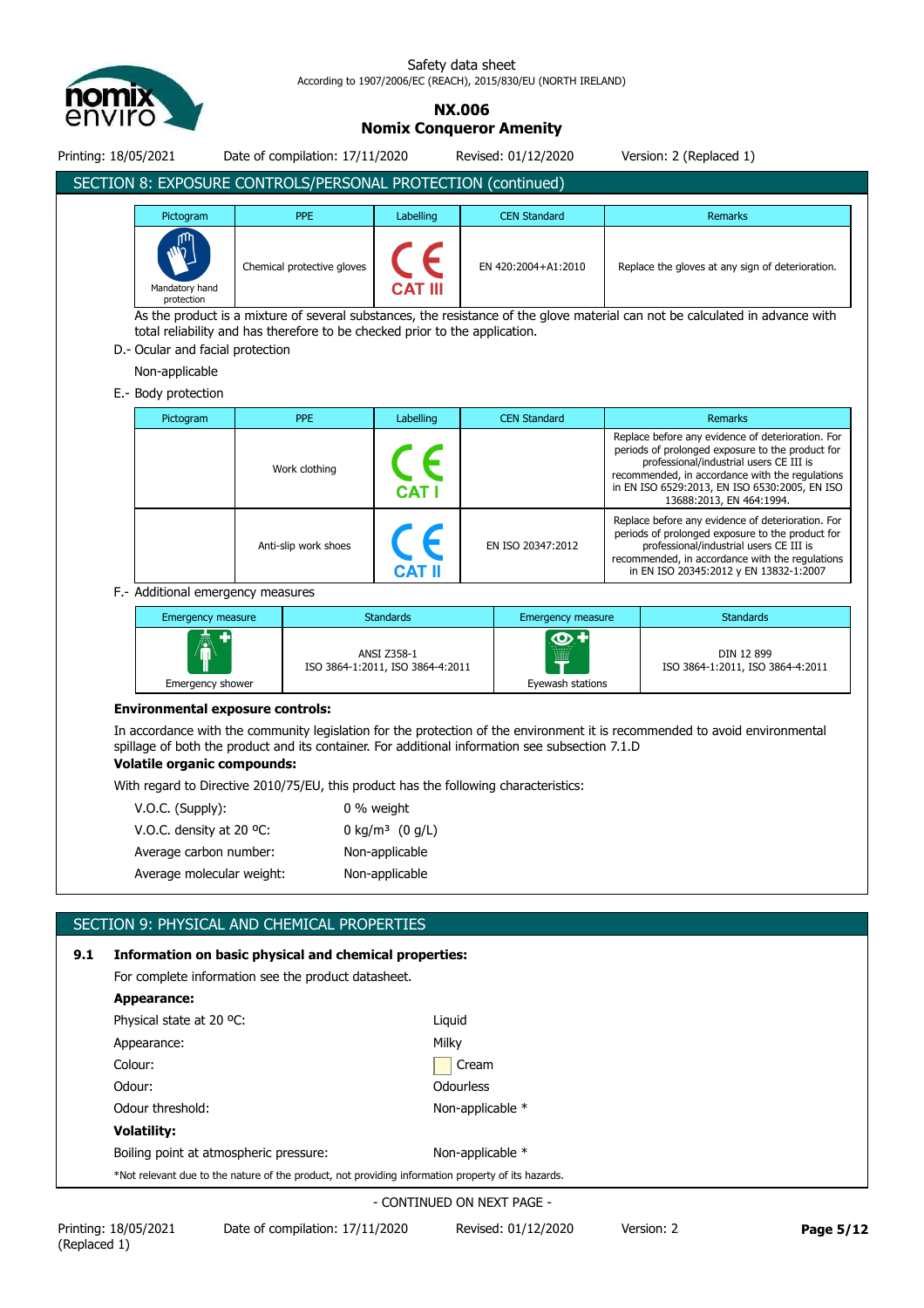

# **NX.006 Nomix Conqueror Amenity**

| Printing: 18/05/2021<br>Date of compilation: 17/11/2020                                            | Revised: 01/12/2020             | Version: 2 (Replaced 1) |
|----------------------------------------------------------------------------------------------------|---------------------------------|-------------------------|
| SECTION 9: PHYSICAL AND CHEMICAL PROPERTIES (continued)                                            |                                 |                         |
| Vapour pressure at 20 °C:                                                                          | Non-applicable *                |                         |
| Vapour pressure at 50 °C:                                                                          | Non-applicable *                |                         |
| Evaporation rate at 20 °C:                                                                         | Non-applicable *                |                         |
| <b>Product description:</b>                                                                        |                                 |                         |
| Density at 20 °C:                                                                                  | $1080 - 1100$ kg/m <sup>3</sup> |                         |
| Relative density at 20 °C.                                                                         | $1.08 - 1.1$                    |                         |
| Dynamic viscosity at 20 °C:                                                                        | Non-applicable *                |                         |
| Kinematic viscosity at 20 °C:                                                                      | Non-applicable *                |                         |
| Kinematic viscosity at 40 °C:                                                                      | $>20.5$ cSt                     |                         |
| Concentration:                                                                                     | Non-applicable *                |                         |
| pH:                                                                                                | $5 - 7$                         |                         |
| Vapour density at 20 °C:                                                                           | Non-applicable *                |                         |
| Partition coefficient n-octanol/water 20 °C:                                                       | Non-applicable *                |                         |
| Solubility in water at 20 °C:                                                                      |                                 |                         |
| Solubility properties:                                                                             | Non-applicable *                |                         |
| Decomposition temperature:                                                                         | Non-applicable *                |                         |
| Melting point/freezing point:                                                                      | Non-applicable *                |                         |
| Explosive properties:                                                                              | Non-applicable *                |                         |
| Oxidising properties:                                                                              | Non-applicable *                |                         |
| Flammability:                                                                                      |                                 |                         |
| Flash Point:                                                                                       | Non Flammable $(>60$ °C)        |                         |
| Heat of combustion:                                                                                | Non-applicable *                |                         |
| Flammability (solid, gas):                                                                         | Non-applicable *                |                         |
| Autoignition temperature:                                                                          | Non-applicable *                |                         |
| Lower flammability limit:                                                                          | Non-applicable *                |                         |
| Upper flammability limit:                                                                          | Non-applicable *                |                         |
| <b>Explosive:</b>                                                                                  |                                 |                         |
| Lower explosive limit:                                                                             | Non-applicable *                |                         |
| Upper explosive limit:                                                                             | Non-applicable *                |                         |
| <b>Other information:</b><br>9.2                                                                   |                                 |                         |
| Surface tension at 20 °C:                                                                          | Non-applicable *                |                         |
| Refraction index:                                                                                  | Non-applicable *                |                         |
| *Not relevant due to the nature of the product, not providing information property of its hazards. |                                 |                         |

|      | SECTION 10: STABILITY AND REACTIVITY                                                                                   |  |  |  |  |  |  |  |  |
|------|------------------------------------------------------------------------------------------------------------------------|--|--|--|--|--|--|--|--|
| 10.1 | <b>Reactivity:</b>                                                                                                     |  |  |  |  |  |  |  |  |
|      | No hazardous reactions are expected because the product is stable under recommended storage conditions. See section 7. |  |  |  |  |  |  |  |  |
|      | 10.2 Chemical stability:                                                                                               |  |  |  |  |  |  |  |  |
|      | Chemically stable under the conditions of storage, handling and use.                                                   |  |  |  |  |  |  |  |  |
|      | 10.3 Possibility of hazardous reactions:                                                                               |  |  |  |  |  |  |  |  |
|      | Under the specified conditions, hazardous reactions that lead to excessive temperatures or pressure are not expected.  |  |  |  |  |  |  |  |  |
|      | <b>Conditions to avoid:</b><br>10.4                                                                                    |  |  |  |  |  |  |  |  |
|      | Applicable for handling and storage at room temperature:                                                               |  |  |  |  |  |  |  |  |
|      | Shock and friction<br>Sunlight<br>Contact with air<br>Increase in temperature<br><b>Humidity</b>                       |  |  |  |  |  |  |  |  |
|      |                                                                                                                        |  |  |  |  |  |  |  |  |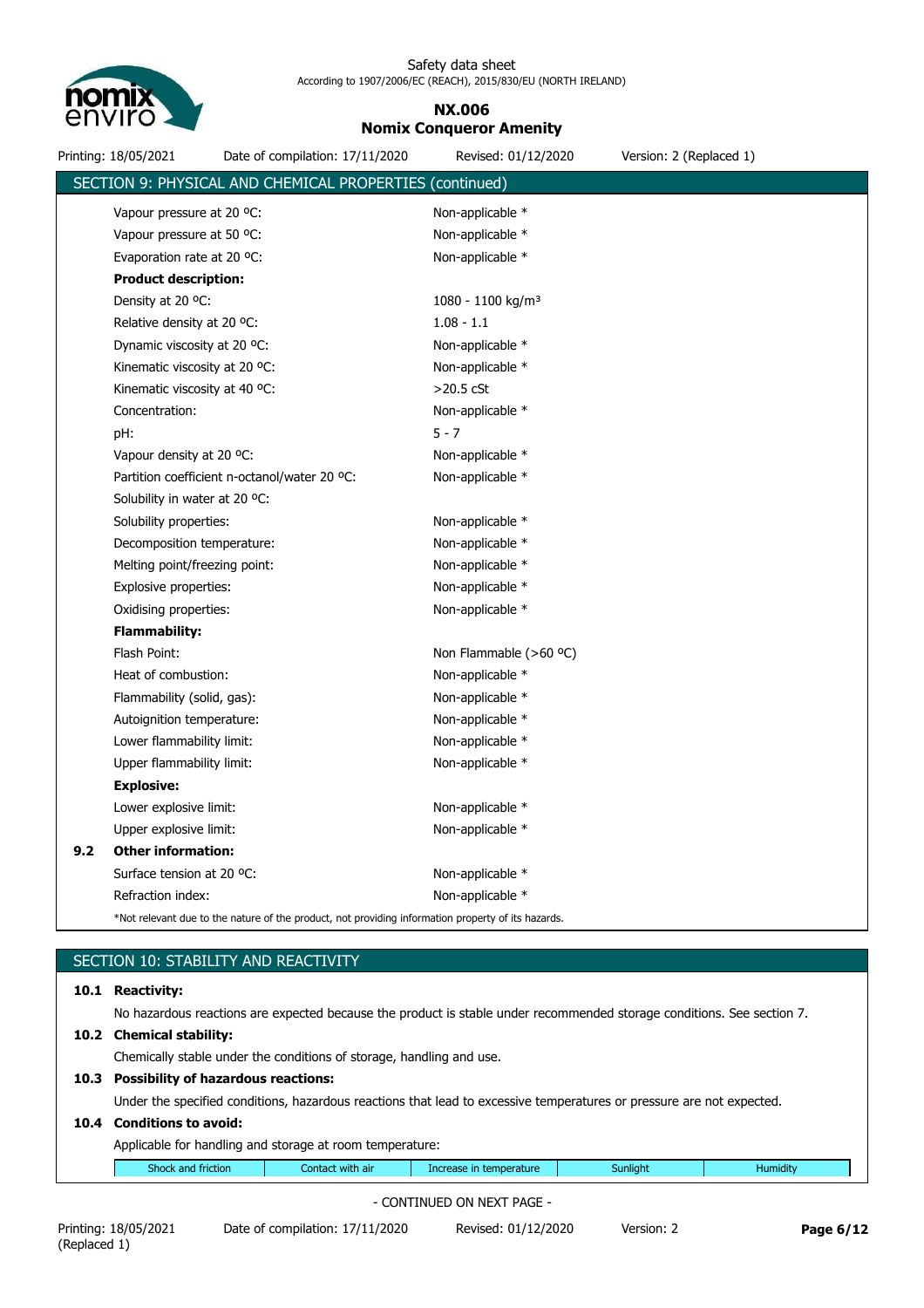

# **NX.006 Nomix Conqueror Amenity**

Printing: 18/05/2021 Date of compilation: 17/11/2020 Revised: 01/12/2020 Version: 2 (Replaced 1)

# SECTION 10: STABILITY AND REACTIVITY (continued) Not applicable Not applicable Not applicable Not applicable Not applicable Not applicable Not applicable **10.5 Incompatible materials:**

| Acids              | Water          | Oxidising materials | Combustible materials | <b>Others</b>                 |  |  |  |  |
|--------------------|----------------|---------------------|-----------------------|-------------------------------|--|--|--|--|
| Avoid strong acids | Not applicable | Not applicable      | Not applicable        | Avoid alkalis or strong bases |  |  |  |  |
|                    |                |                     |                       |                               |  |  |  |  |

# **10.6 Hazardous decomposition products:**

See subsection 10.3, 10.4 and 10.5 to find out the specific decomposition products. Depending on the decomposition conditions, complex mixtures of chemical substances can be released: carbon dioxide (CO2), carbon monoxide and other organic compounds.

# SECTION 11: TOXICOLOGICAL INFORMATION

# **11.1 Information on toxicological effects:**

The experimental information related to the toxicological properties of the product itself is not available

# **Dangerous health implications:**

In case of exposure that is repetitive, prolonged or at concentrations higher than the recommended occupational exposure limits, adverse effects on health may result, depending on the means of exposure:

- A- Ingestion (acute effect):
	- Acute toxicity : Based on available data, the classification criteria are not met, however, it contains substances classified as dangerous for consumption. For more information see section 3.

- Corrosivity/Irritability: Based on available data, the classification criteria are not met. However, it does contain substances classified as dangerous for this effect. For more information see section 3.

B- Inhalation (acute effect):

- Acute toxicity : Based on available data, the classification criteria are not met, as it does not contain substances classified as dangerous for inhalation. For more information see section 3.

- Corrosivity/Irritability: Based on available data, the classification criteria are not met, as it does not contain substances classified as dangerous for this effect. For more information see section 3.
- C- Contact with the skin and the eyes (acute effect):
	- Contact with the skin: Based on available data, the classification criteria are not met. However, it contains substances classified as dangerous for skin contact. For more information see section 3.
	- Contact with the eyes: Based on available data, the classification criteria are not met. However, it does contain substances classified as dangerous for this effect. For more information see section 3.
- D- CMR effects (carcinogenicity, mutagenicity and toxicity to reproduction):
	- Carcinogenicity: Based on available data, the classification criteria are not met. However, it contains substances classified as dangerous with carcinogenic effects. For more information see section 3.
	- IARC: Titanium dioxide (aerodynamic diameter  $\leq 10$  µm) (2B)

Mutagenicity: Based on available data, the classification criteria are not met, as it does not contain substances classified as dangerous for this effect. For more information see section 3.

Reproductive toxicity: Based on available data, the classification criteria are not met, as it does not contain substances classified as dangerous for this effect. For more information see section 3.

- E- Sensitizing effects:
	- Respiratory: Based on available data, the classification criteria are not met, as it does not contain substances classified as dangerous with sensitising effects. For more information see section 3.
	- Cutaneous: Based on available data, the classification criteria are not met. However, it contains substances classified as dangerous with sensitising effects. For more information see section 3.
- F- Specific target organ toxicity (STOT) single exposure:

Based on available data, the classification criteria are not met, as it does not contain substances classified as dangerous for this effect. For more information see section 3.

G- Specific target organ toxicity (STOT)-repeated exposure:

- Specific target organ toxicity (STOT)-repeated exposure: Based on available data, the classification criteria are not met, as it does not contain substances classified as dangerous for this effect. For more information see section 3.

- Skin: Based on available data, the classification criteria are not met, as it does not contain substances classified as dangerous for this effect. For more information see section 3.

H- Aspiration hazard: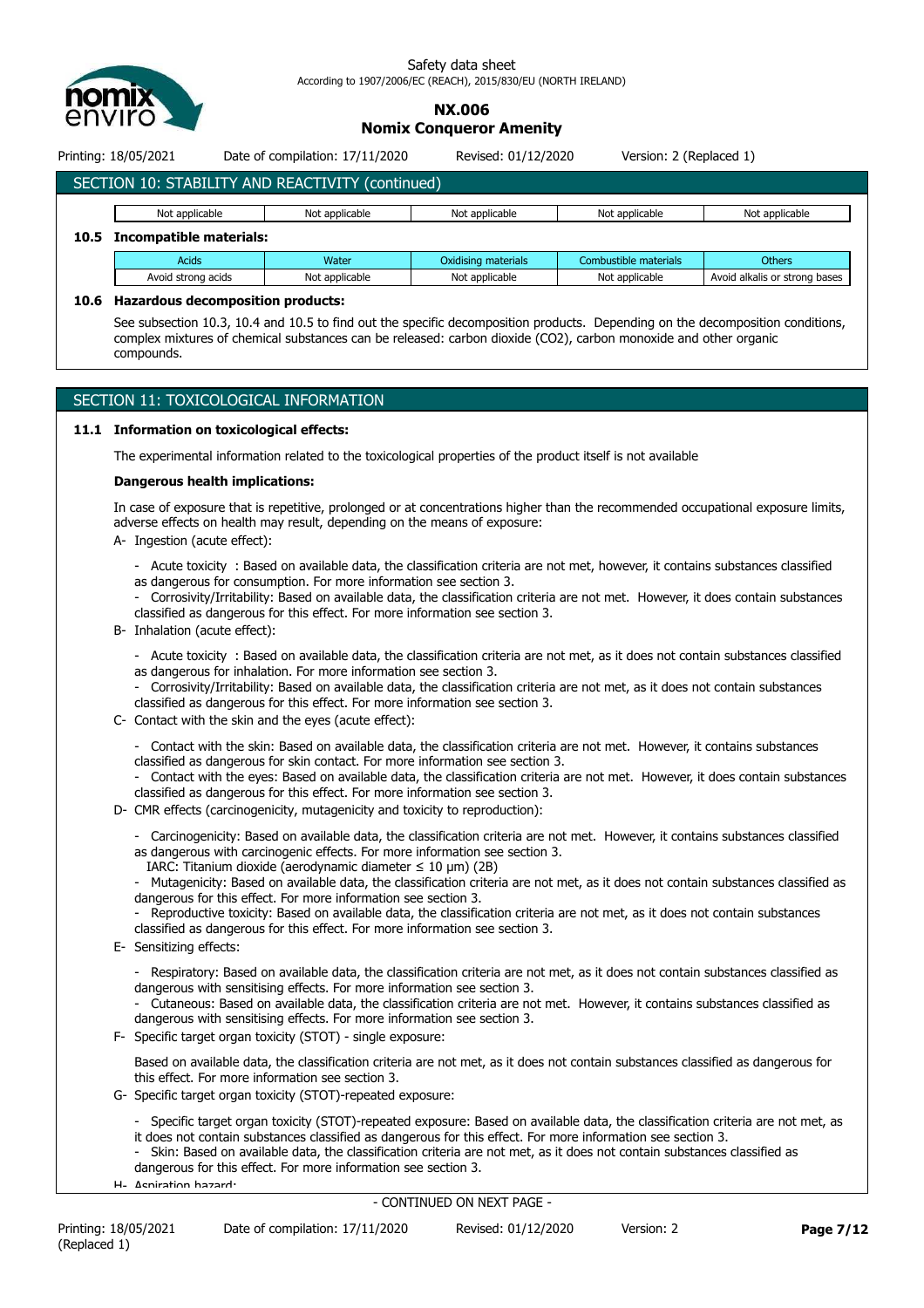

**NX.006**

**Nomix Conqueror Amenity**

Printing: 18/05/2021 Date of compilation: 17/11/2020 Revised: 01/12/2020 Version: 2 (Replaced 1)

# SECTION 11: TOXICOLOGICAL INFORMATION (continued)

H- Aspiration hazard:

Based on available data, the classification criteria are not met, as it does not contain substances classified as dangerous for this effect. For more information see section 3.

# **Other information:**

CAS 13463-67-7 Titanium dioxide (aerodynamic diameter ≤ 10 μm): The classification as a carcinogen by inhalation applies only to mixtures in powder form containing 1 % or more of titanium dioxide which is in the form of or incorporated in particles with aerodynamic diameter ≤ 10 μm

# **Specific toxicology information on the substances:**

| <b>Identification</b>                                                  | Acute toxicity         |                 | Genus  |
|------------------------------------------------------------------------|------------------------|-----------------|--------|
| $N$ -(phosphonomethyl)glycine, compound with 2-propylamine $(1:1)$     | LD50 oral              | 4873 mg/kg      | Rat    |
| CAS: 38641-94-0                                                        | LD50 dermal            | >2000 mg/kg     |        |
| EC: 254-056-8                                                          | <b>LC50</b> inhalation | $>5$ mg/L (4 h) |        |
| Titanium dioxide (aerodynamic diameter $\leq 10 \text{ }\mu\text{m}$ ) | LD50 oral              | 10000 mg/kg     | Rat    |
| CAS: 13463-67-7                                                        | LD50 dermal            | 10000 mg/kg     | Rabbit |
| EC: 236-675-5                                                          | <b>LC50</b> inhalation | $>5$ mg/L (4 h) |        |
| 1,2-benzisothiazol-3(2H)-one                                           | LD50 oral              | 500 mg/kg       | Rat    |
| CAS: 2634-33-5                                                         | LD50 dermal            | >2000 mg/kg     |        |
| EC: 220-120-9                                                          | <b>LC50</b> inhalation | $>5$ mg/L       |        |

# SECTION 12: ECOLOGICAL INFORMATION

The experimental information related to the eco-toxicological properties of the product itself is not available

# **12.1 Toxicity:**

| <b>Identification</b>                                            |                  | Acute toxicity         | <b>Species</b> | Genus      |
|------------------------------------------------------------------|------------------|------------------------|----------------|------------|
| N-(phosphonomethyl)glycine, compound with 2-propylamine<br>(1:1) | LC50             | $>1 - 10$ mg/L (96 h)  |                | Fish       |
| CAS: 38641-94-0                                                  | EC <sub>50</sub> | $>1 - 10$ mg/L (48 h)  |                | Crustacean |
| EC: 254-056-8                                                    | EC <sub>50</sub> | $>1 - 10$ mg/L (72 h)  |                | Algae      |
| 1,2-benzisothiazol-3(2H)-one                                     | LC50             | $>0.1 - 1$ mg/L (96 h) |                | Fish       |
| CAS: 2634-33-5                                                   | EC <sub>50</sub> | $>0.1 - 1$ mg/L (48 h) |                | Crustacean |
| EC: 220-120-9                                                    | EC <sub>50</sub> | $>0.1 - 1$ mg/L (72 h) |                | Algae      |

# **12.2 Persistence and degradability:**

| <b>Identification</b>        | Degradability |                | Biodegradability     |            |
|------------------------------|---------------|----------------|----------------------|------------|
| 1,2-benzisothiazol-3(2H)-one | <b>BOD5</b>   | Non-applicable | <b>Concentration</b> | $100$ mg/L |
| CAS: 2634-33-5               | <b>COD</b>    | Non-applicable | Period               | 28 days    |
| EC: 220-120-9                | BOD5/COD      | Non-applicable | % Biodegradable      | $0\%$      |

#### **12.3 Bioaccumulative potential:**

| Identification                                                     | <b>Bioaccumulation potential</b> |        |
|--------------------------------------------------------------------|----------------------------------|--------|
| $N$ -(phosphonomethyl)glycine, compound with 2-propylamine $(1:1)$ | <b>BCF</b>                       |        |
| CAS: 38641-94-0                                                    | Pow Log                          | $-3.2$ |
| EC: 254-056-8                                                      | Potential                        |        |
| 1,2-benzisothiazol-3(2H)-one                                       | <b>BCF</b>                       |        |
| CAS: 2634-33-5                                                     | Pow Log                          | 1.45   |
| EC: 220-120-9                                                      | Potential                        | Low    |

### **12.4 Mobility in soil:**

| Identification                                                      | Absorption/desorption |                | Volatility   |                |
|---------------------------------------------------------------------|-----------------------|----------------|--------------|----------------|
| N-(phosphonomethyl)glycine, compound with 2-<br>propylamine $(1:1)$ | Koc                   | 22300          | <b>Henry</b> | Non-applicable |
| CAS: 38641-94-0                                                     | <b>Conclusion</b>     | Immobile       | Drv soil     | Non-applicable |
| EC: 254-056-8                                                       | Surface tension       | Non-applicable | Moist soil   | Non-applicable |
| 12.5 Results of PBT and vPvB assessment:                            |                       |                |              |                |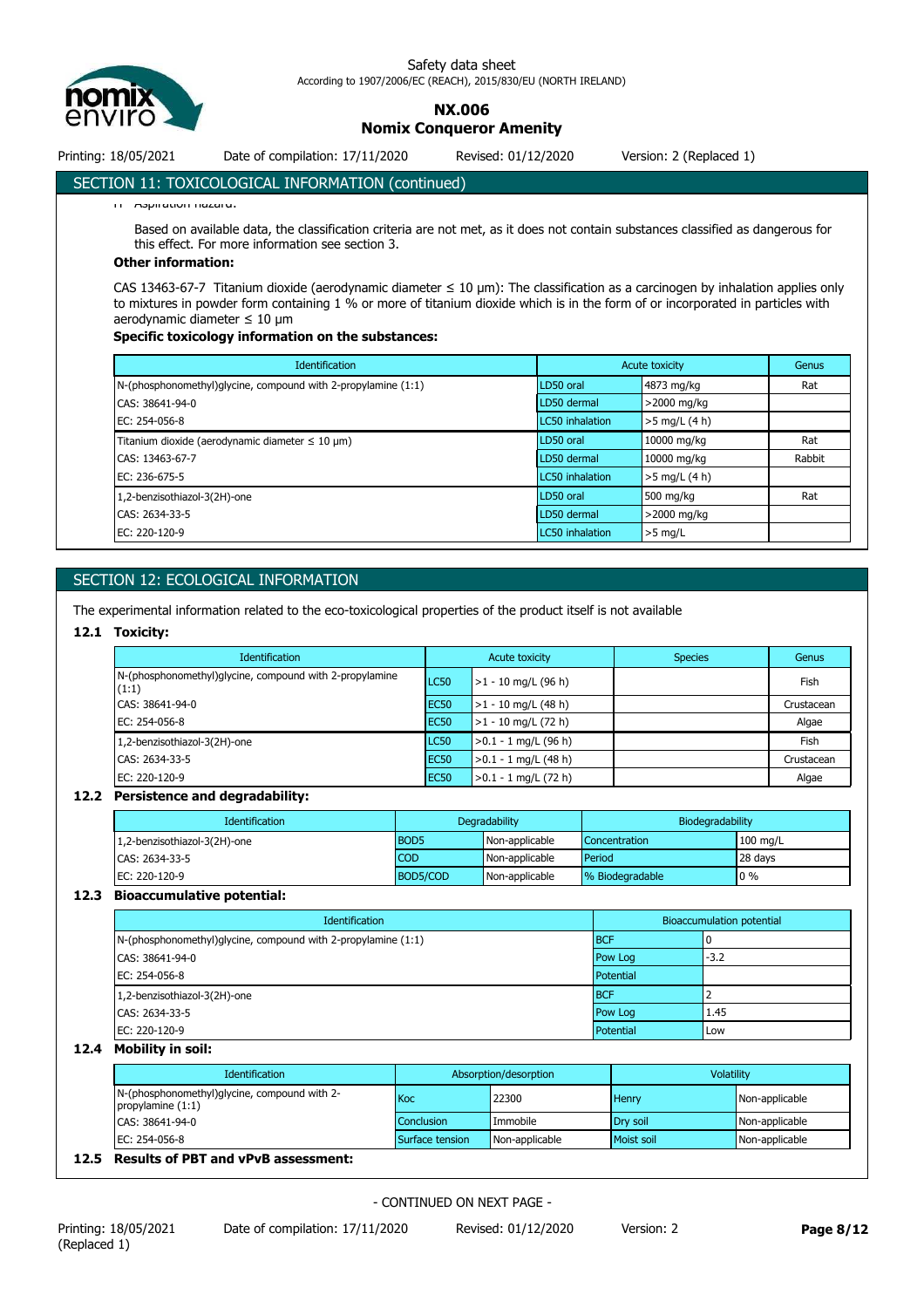

**NX.006**

**Nomix Conqueror Amenity**

Printing: 18/05/2021 Date of compilation: 17/11/2020 Revised: 01/12/2020 Version: 2 (Replaced 1)

# SECTION 12: ECOLOGICAL INFORMATION (continued)

# Product fails to meet PBT/vPvB criteria

# **12.6 Other adverse effects:**

Not described

# SECTION 13: DISPOSAL CONSIDERATIONS

### **13.1 Waste treatment methods:**

| Code | <b>Description</b>                                                                          | Waste class (Regulation (EU) No<br>1357/2014) |
|------|---------------------------------------------------------------------------------------------|-----------------------------------------------|
|      | It is not possible to assign a specific code, as it depends on the intended use by the user | Dangerous                                     |

### **Type of waste (Regulation (EU) No 1357/2014):**

HP14 Ecotoxic

### **Waste management (disposal and evaluation):**

Consult the authorized waste service manager on the assessment and disposal operations in accordance with Annex 1 and Annex 2 (Directive 2008/98/EC, The Waste Regulations 2011, 2011 No. 988). As under 15 01 (2014/955/EU) of the code and in case the container has been in direct contact with the product, it will be processed the same way as the actual product. Otherwise, it will be processed as non-dangerous residue. We do not recommended disposal down the drain. See paragraph 6.2.

### **Regulations related to waste management:**

In accordance with Annex II of Regulation (EC) No 1907/2006 (REACH) the community or state provisions related to waste management are stated

Community legislation: Directive 2008/98/EC, 2014/955/EU, Regulation (EU) No 1357/2014

Non-applicable

# SECTION 14: TRANSPORT INFORMATION

#### **Transport of dangerous goods by land:**

With regard to ADR 2021 and RID 2021:

# **14.1 UN number:**

|      | 14.2 UN proper shipping name:                                                  | Non-applicable |
|------|--------------------------------------------------------------------------------|----------------|
|      | 14.3 Transport hazard class(es):                                               | Non-applicable |
|      | Labels:                                                                        | Non-applicable |
| 14.4 | Packing group:                                                                 | Non-applicable |
|      | 14.5 Environmental hazards:                                                    | No             |
| 14.6 | <b>Special precautions for user</b>                                            |                |
|      | Special regulations:                                                           | Non-applicable |
|      | Tunnel restriction code:                                                       | Non-applicable |
|      | Physico-Chemical properties:                                                   | see section 9  |
|      | Limited quantities:                                                            | Non-applicable |
|      | 14.7 Transport in bulk according<br>to Annex II of Marpol and<br>the IBC Code: | Non-applicable |
|      | Transport of dangerous goods by sea:                                           |                |
|      |                                                                                |                |

With regard to IMDG 39-18: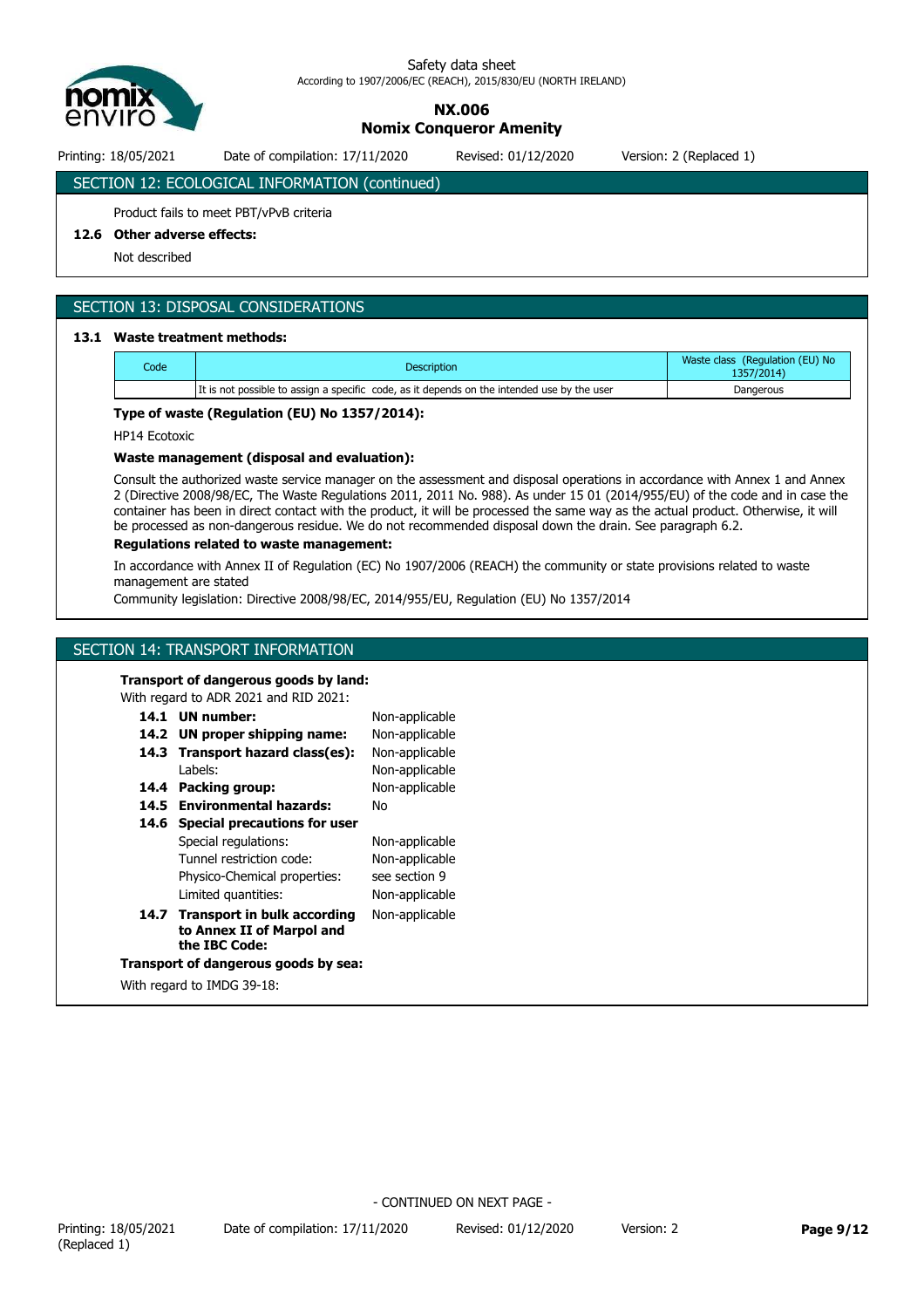

# **NX.006 Nomix Conqueror Amenity**

| Printing: 18/05/2021 | Date of compilation: 17/11/2020                                                |                | Revised: 01/12/2020 | Version: 2 (Replaced 1) |  |
|----------------------|--------------------------------------------------------------------------------|----------------|---------------------|-------------------------|--|
|                      | SECTION 14: TRANSPORT INFORMATION (continued)                                  |                |                     |                         |  |
|                      | 14.1 UN number:                                                                | Non-applicable |                     |                         |  |
|                      | 14.2 UN proper shipping name:                                                  | Non-applicable |                     |                         |  |
|                      | 14.3 Transport hazard class(es):                                               | Non-applicable |                     |                         |  |
|                      | Labels:                                                                        | Non-applicable |                     |                         |  |
|                      | 14.4 Packing group:                                                            | Non-applicable |                     |                         |  |
|                      | 14.5 Marine pollutant:                                                         | No             |                     |                         |  |
|                      | 14.6 Special precautions for user                                              |                |                     |                         |  |
|                      | Special regulations:                                                           | Non-applicable |                     |                         |  |
|                      | EmS Codes:                                                                     |                |                     |                         |  |
|                      | Physico-Chemical properties:                                                   | see section 9  |                     |                         |  |
|                      | Limited quantities:                                                            | Non-applicable |                     |                         |  |
|                      | Segregation group:                                                             | Non-applicable |                     |                         |  |
|                      | 14.7 Transport in bulk according<br>to Annex II of Marpol and<br>the IBC Code: | Non-applicable |                     |                         |  |
|                      | Transport of dangerous goods by air:                                           |                |                     |                         |  |
|                      | With regard to IATA/ICAO 2021:                                                 |                |                     |                         |  |
|                      | 14.1 UN number:                                                                | Non-applicable |                     |                         |  |
|                      | 14.2 UN proper shipping name:                                                  | Non-applicable |                     |                         |  |
|                      | 14.3 Transport hazard class(es):                                               | Non-applicable |                     |                         |  |
|                      | Labels:                                                                        | Non-applicable |                     |                         |  |
|                      | 14.4 Packing group:                                                            | Non-applicable |                     |                         |  |
|                      | 14.5 Environmental hazards:                                                    | No             |                     |                         |  |
|                      | 14.6 Special precautions for user                                              |                |                     |                         |  |
|                      | Physico-Chemical properties:                                                   | see section 9  |                     |                         |  |
|                      | 14.7 Transport in bulk according<br>to Annex II of Marpol and<br>the IBC Code: | Non-applicable |                     |                         |  |

# SECTION 15: REGULATORY INFORMATION

## **15.1 Safety, health and environmental regulations/legislation specific for the substance or mixture:**

Regulation (EC) No 528/2012: contains a preservative to protect the initial properties of the treated article. Contains bronopol (INN), 1,2-benzisothiazol-3(2H)-one.

Candidate substances for authorisation under the Regulation (EC) No 1907/2006 (REACH): Non-applicable

Substances included in Annex XIV of REACH ("Authorisation List") and sunset date: Non-applicable

Regulation (EC) No 1005/2009, about substances that deplete the ozone layer: Non-applicable

Article 95, REGULATION (EU) No 528/2012: 1,2-benzisothiazol-3(2H)-one (Product-type 2, 6, 9, 11, 12, 13)

REGULATION (EU) No 649/2012, in relation to the import and export of hazardous chemical products: Non-applicable

# **Seveso III:**

Non-applicable

**Limitations to commercialisation and the use of certain dangerous substances and mixtures (Annex XVII REACH, etc ….):**

Shall not be used in:

—ornamental articles intended to produce light or colour effects by means of different phases, for example in ornamental lamps and ashtrays,

—tricks and jokes,

—games for one or more participants, or any article intended to be used as such, even with ornamental aspects. **Specific provisions in terms of protecting people or the environment:**

It is recommended to use the information included in this safety data sheet as a basis for conducting workplace-specific risk assessments in order to establish the necessary risk prevention measures for the handling, use, storage and disposal of this product.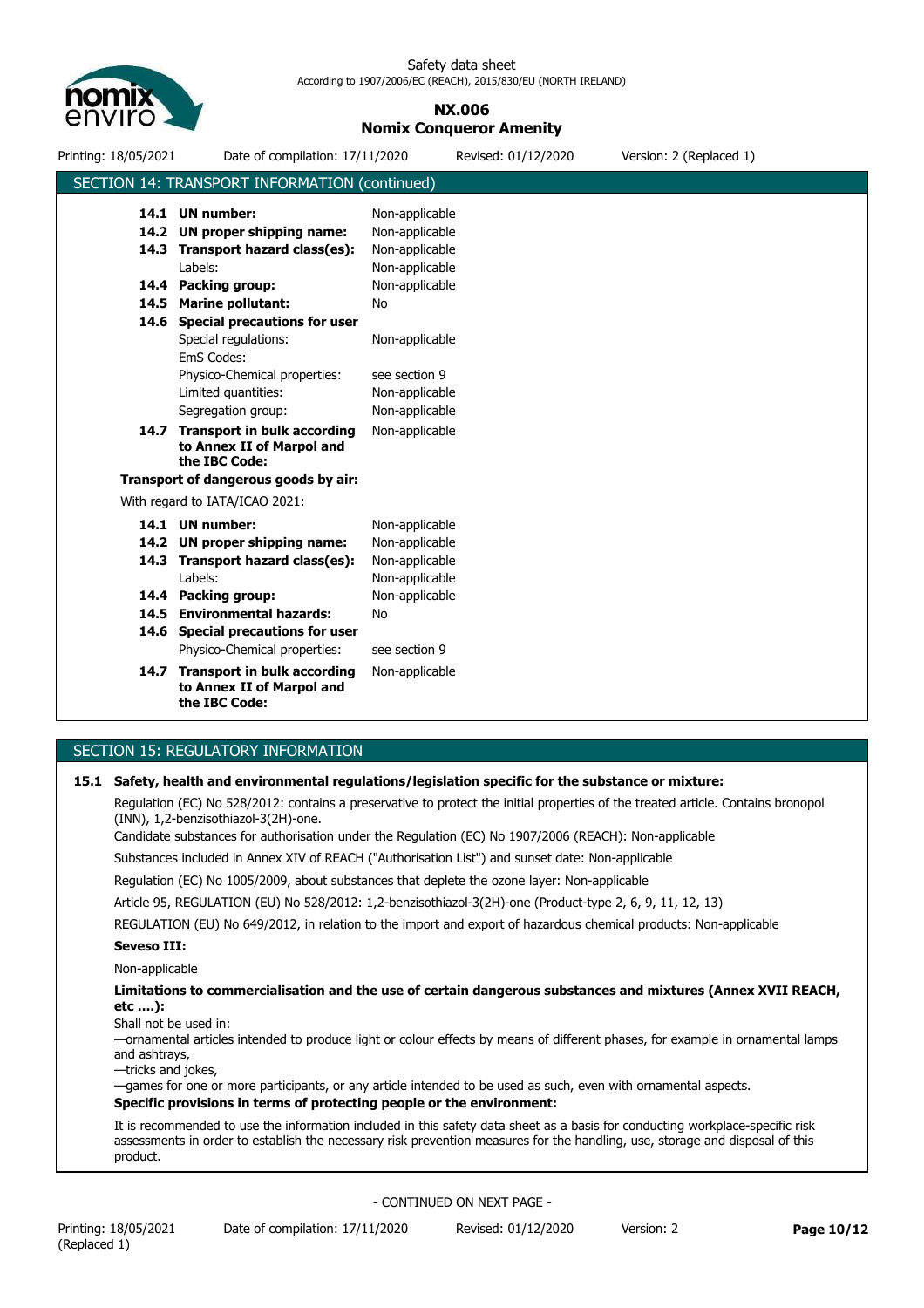

**NX.006**

**Nomix Conqueror Amenity**

Printing: 18/05/2021 Date of compilation: 17/11/2020 Revised: 01/12/2020 Version: 2 (Replaced 1)

# SECTION 15: REGULATORY INFORMATION (continued)

### **Other legislation:**

The Carriage of Dangerous Goods and Use of Transportable Pressure Equipment Regulations 2009 (CDG 2009), SI 2009 No 1348 The Carriage of Dangerous Goods and Use of Transportable Pressure Equipment (Amendment) Regulations 2011, 2011 No. 1885 Control of Substances Hazardous to Health Regulations 2002 (as amended) EH40/2005 Workplace exposure limits The Waste Regulations 2011, 2011 No. 988

### **15.2 Chemical safety assessment:**

The supplier has not carried out evaluation of chemical safety.

## SECTION 16: OTHER INFORMATION

### **Legislation related to safety data sheets:**

This safety data sheet has been designed in accordance with ANNEX II-Guide to the compilation of safety data sheets of Regulation (EC) No 1907/2006 (Regulation (EC) No 2015/830)

#### **Modifications related to the previous Safety Data Sheet which concerns the ways of managing risks.:**

COMPOSITION/INFORMATION ON INGREDIENTS (SECTION 3):

Removed substances

 Oxirane, 2-methyl-, polymer with oxirane, mono-C10-12-alkyl ethers, phosphates (68551-05-3) Phosphoric acid (7664-38-2)

Alcohols C8-10, ethoxylated, propoxylated (68603-25-8)

CLP Regulation (EC) No 1272/2008 (SECTION 2, SECTION 16):

Precautionary statements

· Supplementary information

#### **Texts of the legislative phrases mentioned in section 2:**

H412: Harmful to aquatic life with long lasting effects.

#### **Texts of the legislative phrases mentioned in section 3:**

The phrases indicated do not refer to the product itself; they are present merely for informative purposes and refer to the individual components which appear in section 3

#### **CLP Regulation (EC) No 1272/2008:**

Acute Tox. 4: H302 - Harmful if swallowed.

Aquatic Acute 1: H400 - Very toxic to aquatic life.

Aquatic Chronic 2: H411 - Toxic to aquatic life with long lasting effects.

Carc. 2: H351 - Suspected of causing cancer (Inhalation).

Eye Dam. 1: H318 - Causes serious eye damage.

Skin Irrit. 2: H315 - Causes skin irritation.

Skin Sens. 1: H317 - May cause an allergic skin reaction.

#### **Advice related to training:**

Minimal training is recommended in order to prevent industrial risks for staff using this product and to facilitate their comprehension and interpretation of this safety data sheet, as well as the label on the product.

#### **Principal bibliographical sources:**

http://echa.europa.eu http://eur-lex.europa.eu

#### **Abbreviations and acronyms:**

ADR: European agreement concerning the international carriage of dangerous goods by road IMDG: International maritime dangerous goods code IATA: International Air Transport Association ICAO: International Civil Aviation Organisation COD: Chemical Oxygen Demand BOD5: 5-day biochemical oxygen demand BCF: Bioconcentration factor LD50: Lethal Dose 50 LC50: Lethal Concentration 50 EC50: Effective concentration 50 Log-POW: Octanol-water partition coefficient Koc: Partition coefficient of organic carbon